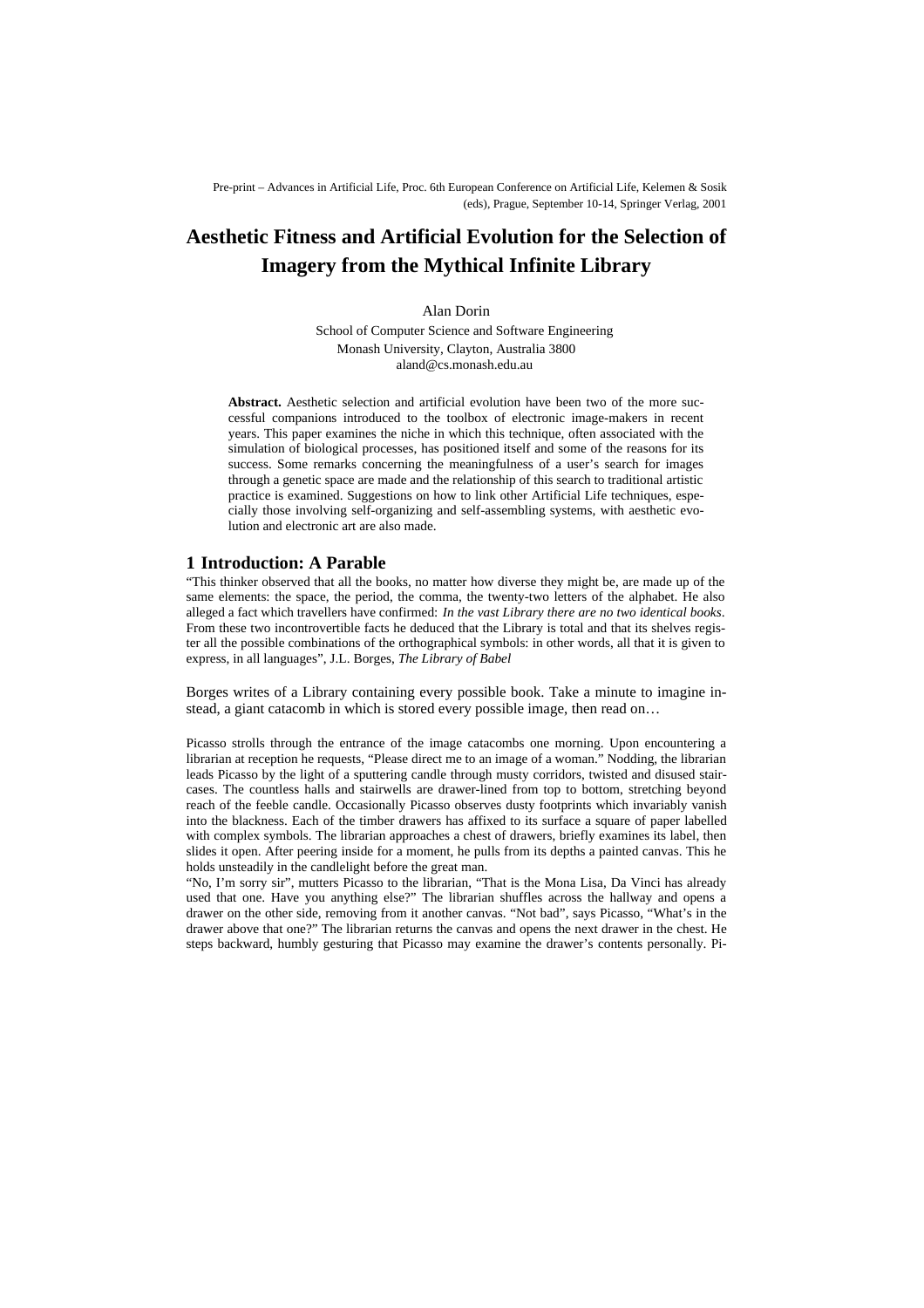casso obliges. Thoughtfully he flicks through the neat array of images in the drawer whilst the librarian holds the candle high. "Hmmm, this one *is* different!" exclaims Picasso, "I think I'll call it *The Weeping Woman*. Its blocky, distorted form is full of an anguish which matches my mood today. Fascinating. I'll take it! Do you have any other images in this geometric style?"

Reader, if Picasso, like Da Vinci before him, had wandered through a vast catacomb and, with the assistance of a guide, selected images to claim as his own, would you hold Da Vinci and Picasso in high esteem for the genius they exhibit in their work? Would you label these characters as *artists*? What does the term *artist* mean in this instance? Perhaps the concept of an artist driven by their passion and insight has been replaced by the concept of an *explorer* in search of artefacts to be labelled as his/her "works". These are the main issues which will be discussed in what follows, as will means of employing other A-Life techniques to art-making practice.

#### **2 Background of Aesthetic Evolution**

The use of artificial evolution to achieve engineering goals has been discussed at least since Holland published on the topic [1]. Much later, the concept of *aesthetic evolution*, was illustrated by Dawkins' *Blind Watchmaker* software, which accompanied his book of the same name [2]. The concept behind the code was simple–a small population of visual<sup>1</sup> representations (phenotypes) produced from a set of numbers (genotypes) are displayed on-screen. A user selects a pleasing phenotype which gives rise to a new generation whose genotypes are produced by mutation from that of the selected parent. The process of aesthetic selection in this manner continues until a desirable phenotype is produced.

Sims' venture into aesthetic evolution resulted in the construction of images and solid models [3,4]. His system borrowed from Koza's *Genetic Programming* paradigm [5] in that the genotype was a hierarchy of nodes (like those in the parse tree of a mathematical expression) the traversal of which constructs the phenotype. Sims also explored the evolution of cellular automata, dynamical systems and movement of virtual creatures [6,7,8]. Whilst Dawkins' Blind Watchmaker did not include operations for crossover between multiple parents, this has been added by others [7,9,10,11]. Its use is not always required in aesthetic evolution but its inclusion does allow the combination of traits distributed across multiple phenotypes.

#### **3 Advantages of Aesthetic Evolution**

1

The advantages of aesthetic selection have been explored in detail elsewhere [12,13] and are outlined only briefly here. Aesthetic evolution might be considered to have captured interest as strongly as *Boids* [14] and the *Game of Life* [15,16]. Thankfully, the process may produce imagery more diverse than the fractal zooms popular in the 80's! These algorithms nevertheless do share the idea of "complexity from simplicity" which is a theme of A-Life [17] and a goal for much human endeavour.

 $<sup>1</sup>$  Aesthetic evolution need not be visually guided, however the focus of this paper is on the produc-</sup> tion of imagery using the technique.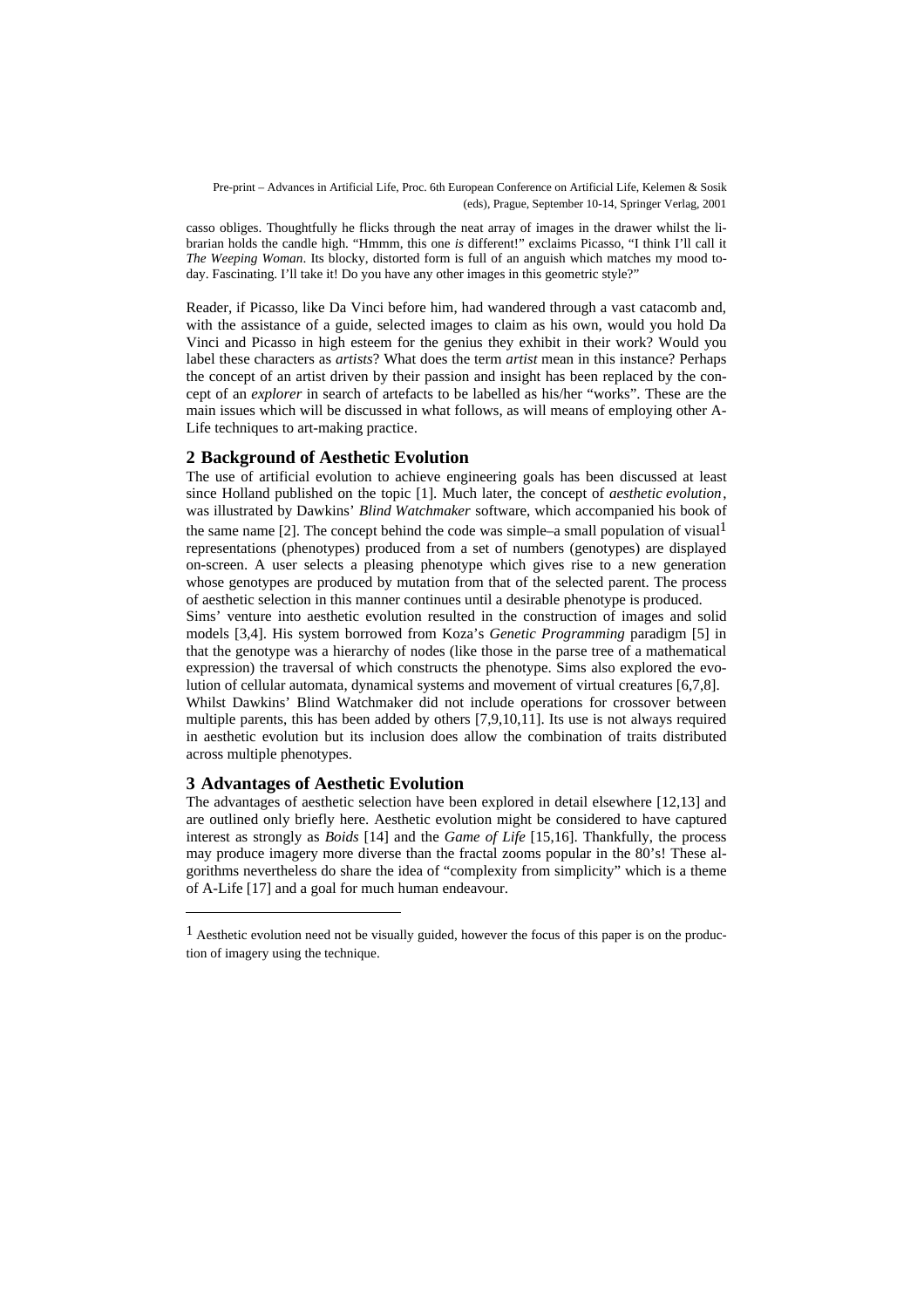In the case of image production, the lag between what can be conceived and what can be realized can be partially bridged if a digital assistant is employed. Some have suggested that a computer may even display imagery *beyond* the imagination of the artist [12]. Those who would like to produce images but are not skilled with brush or camera may also enlist the assistance of a computer to produce complex, "interesting" outcomes.

The popularity of aesthetically-driven evolution lies in its simplicity from an implementation standpoint, the broad range of possible outcomes, and the degree of control a user feels over the process. Further, one characteristic of the technique is that the human need not understand the details behind the construction of "their" images or artefacts – all that is required is a critical eye to assess the merits of the current phenotypes. This is a skill all artists and "artists" have, regardless of their level of formal training. Hence, all-comers may be satisfied by the technique, which is also a powerful image-making tool for those with the knowledge to put it to good use.

#### **4 Roles of Programmers and Users**

1

At one level the advantages of aesthetic evolution seem tremendous. The technique certainly provides help with complex design tasks. What are the drawbacks of working in this way as a user with no programming input? This section gives concrete examples of the restrictions imposed on the user by the programmer of the software.

Whenever one uses software to create an image, the finished product speaks partly of the user's input, but more than most would care to admit, of the constraints imposed by the software and the output it is capable of producing. This is true of traditional media also: the limitations of watercolour on paper influence the kind of work a painter may create; the subject matter, film and lenses available to a photographer limit the work so produced. U&I Software's *Artmatic*, demonstrates procedural production of 2D images *without* aesthetic evolution. Interactively changing an image's parameters nevertheless reveals countless "attractive" relatives. Elements of the equation specifying the image may also be altered to land the user at distant locations within the image catacomb. The designers have thus far resisted the trend to incorporate evolutionary guidance through the vast parameter space.

Exploring massive pre-defined image spaces in such a top-down fashion is a fundamental change from traditional art's bottom-up synthesis. Creating a work becomes a process of eliminating undesirable qualities from an image, or substituting them for other fortuitously appearing properties. The options are not created by the user, but by the software, and are layed down in the form of a complex "choose your own adventure" book.

Within this constraint is some room for creativity, but rather than an approach where an image is synthesized from a blank canvas and a filled mind, this type of image-making involves selecting from filled canvases (with, possibly, a blank mind). The canvases displayed are selected from a tightly constrained (but possibly infinite<sup>2</sup>) set. Image-making

<sup>2</sup> Infinity can be constrained. E.g. Both the sequence of integers and that of floating point numbers are infinite. Yet the integer sequence is more highly constrained than that of floating point numbers.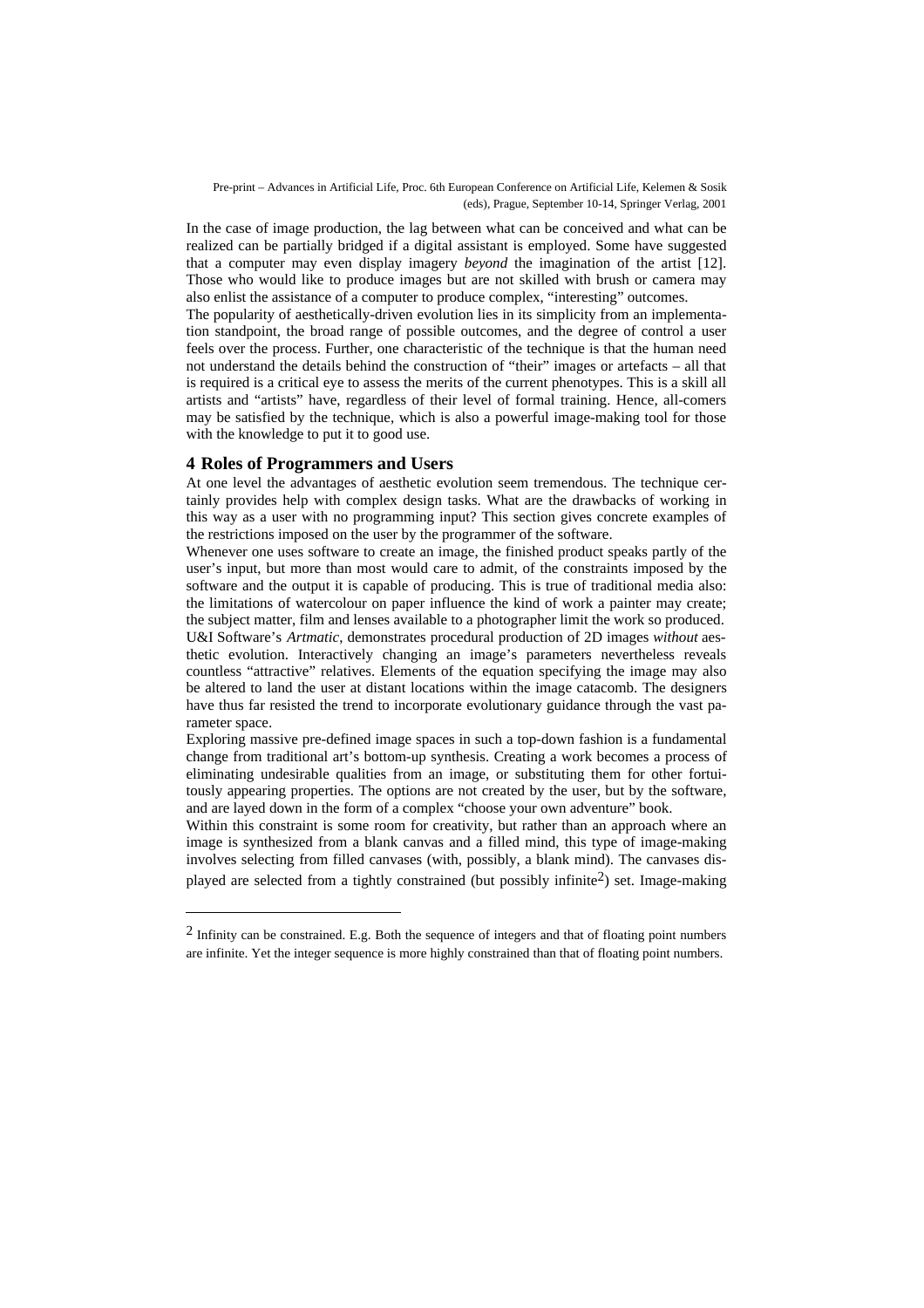by aesthetic selection of two-dimensional textures or by sliding parameter values is even more tightly constrained than photography since the images themselves are presented ready-made to the user. However when a model or texture is created using these techniques it may become a subject which yet requires creative deployment.

In the sea of imagery or models produced by *Artmatic*, the *Blind Watchmaker*, *Mutator*, Sims' Tokyo ICC installation *Galapagos*, *The Artificial Painter* (offered on-line by Pagliarini et al) or the *Animaland Bauhaus* (the author's own software), there is an abundance of "interesting" forms. One might say "Ooooh, that's a *good* one!", but this could equally be said about millions of such images. Unless there is a reason imposed by the artist for choosing one image over another, then gigabytes can be filled with countless "good" images. Where are the "excellent" images? What distinguishes them from the "good" images? Has artist X who employs aesthetic selection ever produced a *masterpiece* which eclipses X's other works in its sophistication? Are all images produced by such tools equally meaningful? If this were the case, there'd be little point in playing with aesthetic evolution in the first place!

If the images are not equally meaningful, or if an image amongst the works of  $X$  may be identified as superior, how so? What are its special qualities? These questions remain unanswered. Where is X's *Mona Lisa*, *David*, *The Scream*, or *Guernica*? How can this masterwork be distinguished from the other works produced by X? Is this traditional view of the artist striving for perfect expression of relevance to those who practice this form of art-making? If they are searching a catacomb to find their masterpiece, what will it look like? These days, can anybody tell a masterpiece by the way it *looks*?

The skill of the artist at capturing a feeling, providing comment, engaging with a process or any one of a myriad of *reasons* people produce art need not be ignored completely. The search for an "attractive" image need not begin (nor end) with computer-selected options, but with a human drive to *create*. In the case of evolutionary design, the nonprogramming artist searches through the space of interest to the programmer for an image which, however clumsily, reflects their artistic goal. This is not a healthy situation for any art...

Evidence for the dominance of programmer over user lies in the results produced by artists using *different* pieces of software. Try to use the *Blind Watchmaker* to evolve an image like one created by *Mutator* and this is immediately apparent. These are different *media*, not the same medium being employed by different artists. Each program, despite its reliance on procedural or evolutionary mechanisms, hard-codes *different* constraints on the user and the forms which may be created. A work produced by one piece of software will have a trademark *style* imposed by the code before any imposition by the user. Whilst a skilled copy-artist may use oils to imitate another oil painter's style, (demonstrating that each is employing the *same* medium), in the case of the *Blind Watchmaker* and *Mutator*, the *programmers* are employing the same medium, software end-users are not.

Specifically, constraints which ensure a trademark style emerges from aesthetic evolution vary but may include the modelling and rendering methods. For example, *Mutator* begins to constrain Latham by its use of Constructive Solid Geometry. This, combined with the repetition of elements along paths and organized in high-level features like ribs, stacks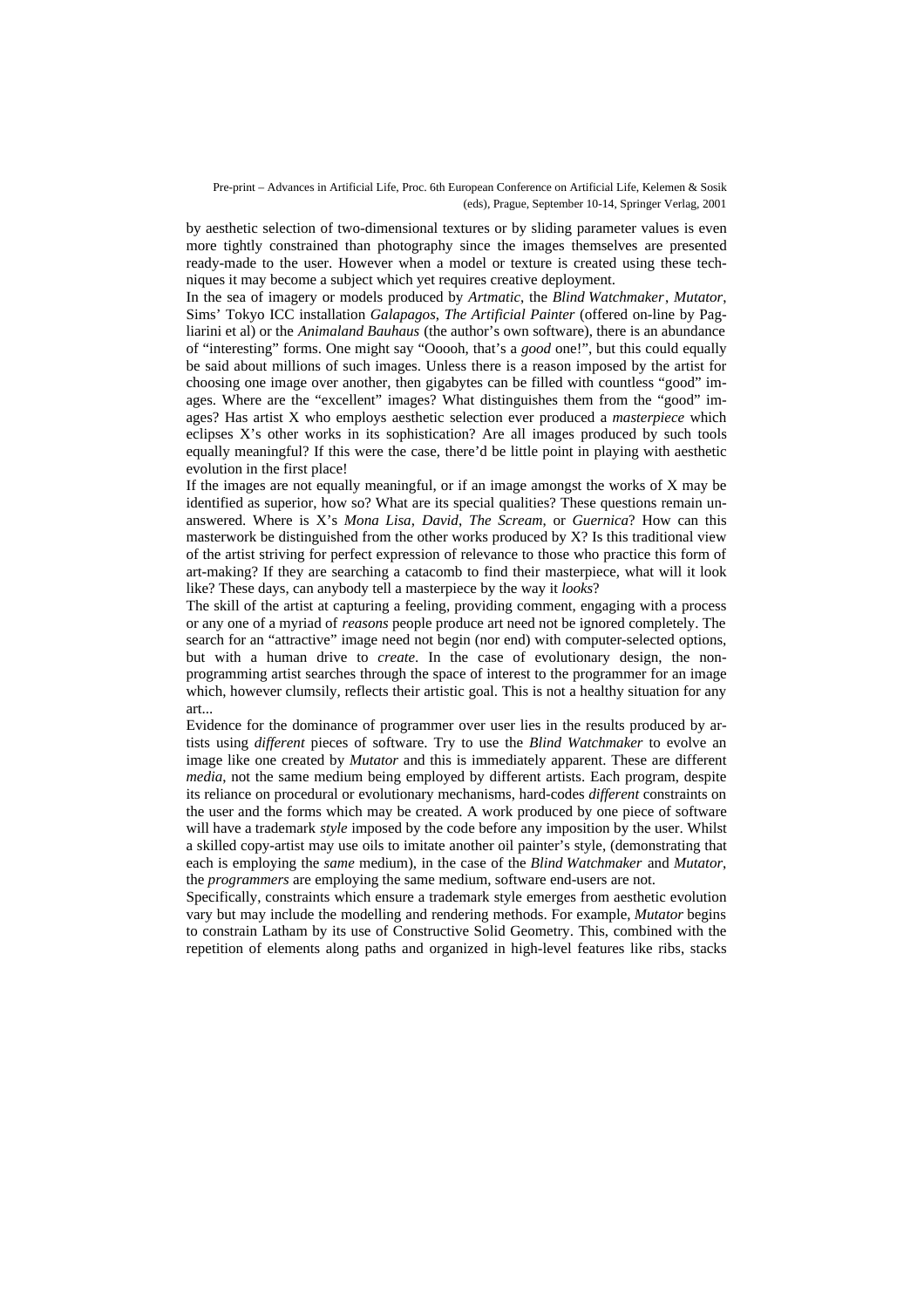and horns, gives the images a characteristic segmented appearance reminiscent of the work of Giger [18]. The graphics primitives selected by Latham are usually ellipsoids and torii–these work well to form organic structure–as opposed to cuboids which give a geometric feel to (and simplify the physical simulation of) the virtual creatures of Sims [7,8]. Dawkins' biomorphs retain their segmentary, stick-constructed origins. Dawkins writes "I did allow myself the luxury of using some of my biological knowledge and intuition. Among the most evolutionarily successful animal groups are those that have a *segmented* body plan. And among the most fundamental features of animal body plans are their plans of *symmetry*" [2,p329]. Thereby making clear his understanding of the assumptions he made about the kinds of forms to be produced.

Ventrella's aim was to animate figures by aesthetic evolution and so he predetermined their topology [11]. He writes also, "A *qualitative* physics model is used to constrain motion in these figures. Although it is quaint and home grown, this model does produce most of the salient features of interacting physical bodies". Hence the movements Ventrella's creatures may make are dictated by an ad hoc physical simulation built for simplicity and speed of execution.

The comments above are not criticism, the programmers were *forced* to make decisions/assumptions to write code which met their needs. These have been highlighted to indicate the degree to which the *software* determines the outcome of a user's "art-making" using aesthetic evolution as a guide. Although these catacombs are infinite, they are not so in all directions. Whilst writing software for generating imagery via aesthetic selection might have similar scope to the processes of painting or sculpture, once the program is written, the images implicit in its architecture serve only to bring visual form to the code. Continual application of the software for the generation of multitudes of images reveals only trivial information about the artist and the software. There is nothing more to reveal! It is as if a photographer were obsessively clicking the shutter on a single inanimate subject.

## **5 Relevance of Software Limitations**

A culture develops around those artists who use a particular medium. This culture includes curators who display and collect works. It includes critics who write extensively about artists using a particular medium. It includes communities of artists who explore techniques for working within a medium. Implicit in the culture is the assumption that artists working within a medium have similar constraints within which they work to solve artistic problems. Perhaps nowhere is this more clear than in the battle which raged during the twentieth century over the use of a musical scale of equal temperament [19,20].

Rarely does debate rage *across* media: advances in cinema are seldom compared to architecture (although the two fields may borrow from one another); musical accomplishment is rarely judged by reference to painting. The arts are related to one another in broad terms but it makes little sense to make value judgements between works created under different constraints. Yet *within* a medium, this is exactly the kind of debate which proliferates – people make implicit and explicit qualitative judgements about art and artists. For a historical example see [21, p250-254].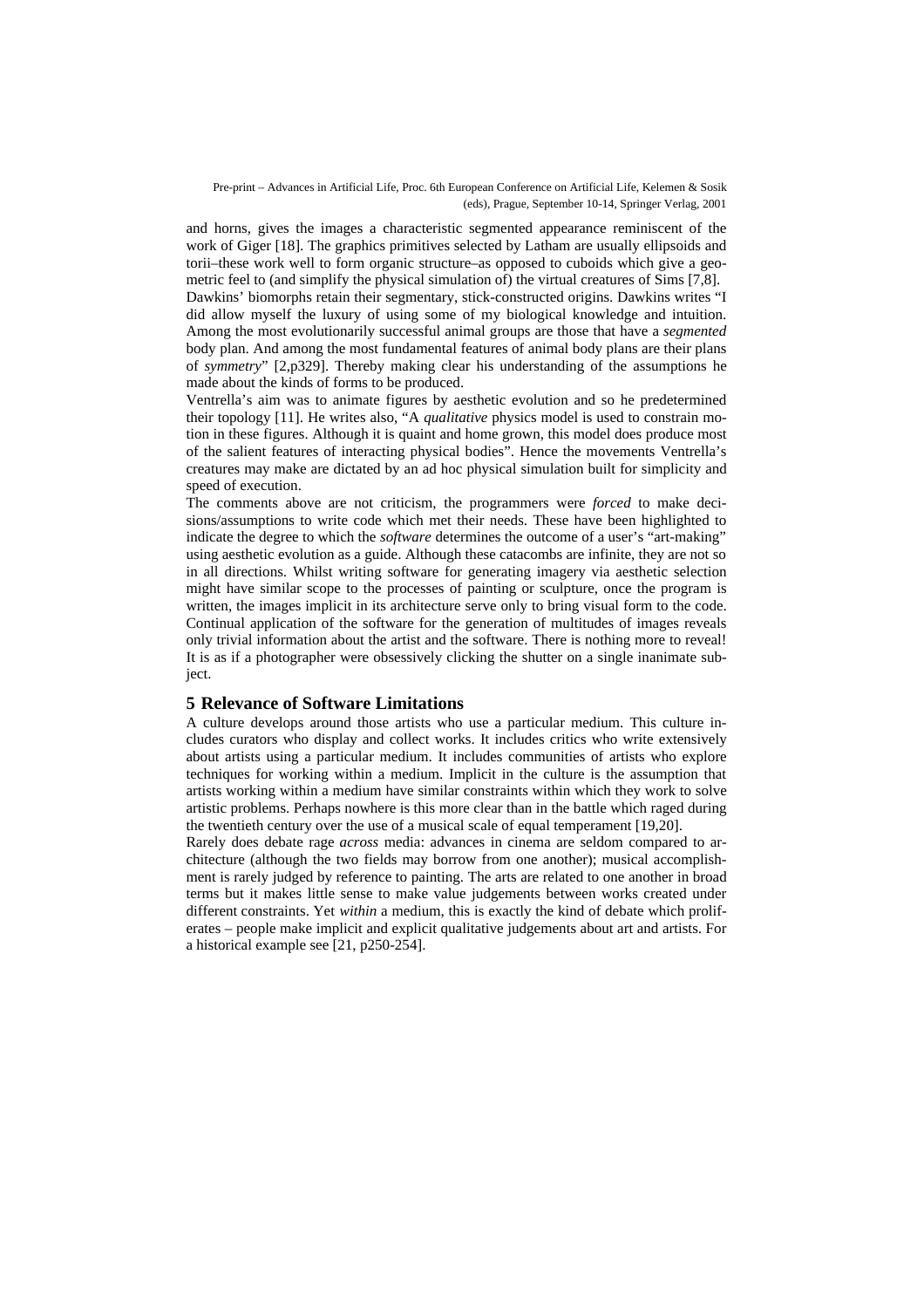Such a culture exists also within the community of computer programmers. They discuss their ideas for algorithms, swap code and criticize each other's work. Programmers might discuss the merits of including the crossover operation in a program for aesthetic evolution, or the degree and frequency of mutation a genotype undergoes. Similar discussion occurs amongst the users of complex software tools such as Adobe Photoshop to which are devoted discussion lists, text books and magazines. There are of course numerous and broad-ranging discussions and debates amongst those who use specific techniques (such as artificial evolution) on computers for art-making, this paper being one example.

Where is the critical debate about the special tricks for using Latham's *Mutator*? How do different images made with Rooke's [22] software compare to one another? Why are artists not seriously comparing the biomorphs they produced with those constructed by oth $ers<sup>3</sup>$ ? The matter that authors claiming artistic merit do not generally distribute their tools for others to use, highlights the answer to this question: there is little to discuss when it comes to *using* the software. There are no subtle tricks, using the software is trivial and reveals no more than did the original output of the tool. All the skill has gone into the programming of the tool, not the use of it. Hence access to the tool is all that is required to make images "in the style of X" where X is the *artist* who is best known for using it.

Any visually-skilled artist, whether they have ten years of experience with aesthetic evolution or one can produce a "quality" image using a properly implemented tool which uses the technique. Unlike painting with a brush and ink, there is no room for improvement. Studying the *use* of these tools for ten years is a laughable pursuit since they may be "mastered" in a matter of hours. There is no means for distinguishing a master from a relatively inexperienced user, in this context the terms are meaningless.

Debate does rage about the outcome of employing aesthetic evolution within the wider context of cinema or image-making. For example Latham's *Bio-Genesis* [23], Sims' *Panspermia* [24], McCormack's *Turbulence* [25], Dorin's *Hydroid Medusae* [26] may be judged as pieces of cinema. It is therefore clear that when combined with talent in the making of cinema (or prints) the raw material produced by aesthetic evolution can be manipulated to produce works of artistic merit. Note however that within the field of cinema there *is* room to improve. A novice film maker and a master may be distinguished from one another. Similarly for a photographer using digital subjects or others. There is always room for even a master to improve and a culture (which includes competitions, critics and reviewers) to comment on this progress.

Aesthetic evolution is a powerful tool, but the imagery a particular implementation may produce is laid down in code–a *creative* process which takes practice to master. The "art" of creating an image using aesthetic selection is indeed mindless. Participation in the process of evolution by clicking on favourite images and playing the role of a garden-weeder

1

<sup>3</sup> An online class exercise asked "Try your best to come up with an interesting, attractive (or gross!) result in the final parent frame that will win the immense admiration of your fellow students in your section.... You are encouraged to arrange some sort of contest to judge the 'best' biomorph in each section." It assumed here that value will be attributed by association.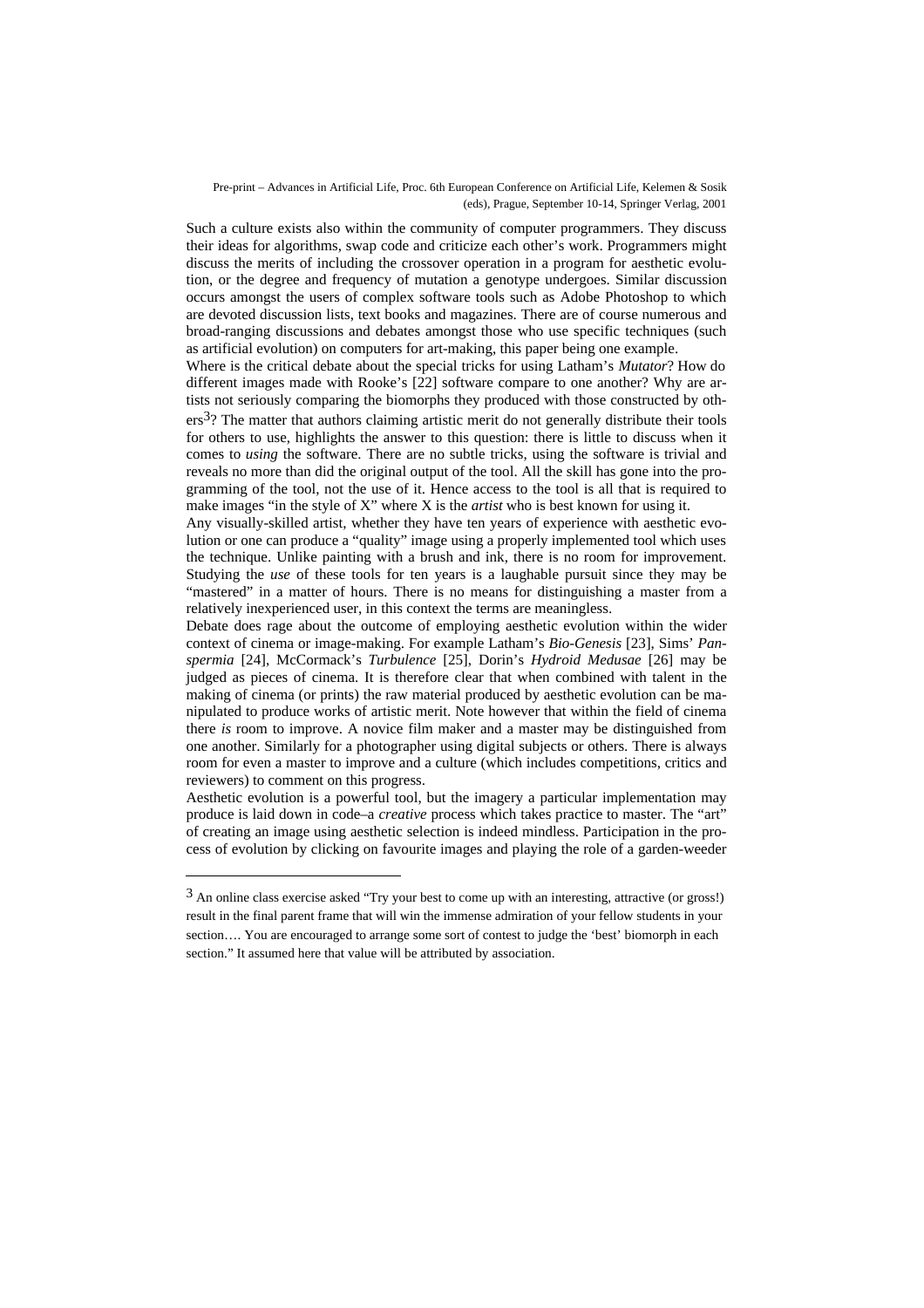or pigeon-breeder is not a process like that traditionally associated with art-making. Nevertheless, the specific tool and the assumptions its code contains, as well as the manner in which its output is used in a wider context, provide ample scope for the fine artist.

#### **6 Future Applications**

Complex systems are again in the research spotlight, no longer because of unpredictability, but due to the spontaneous emergence of order from chaos. Fascination with these processes was behind the fame of the *Game of Life* and the explorations of cellular automata it provoked [15,16]. This section looks at how these complex non-linear processes may be combined with aesthetic evolution for the construction of imagery.

Researchers like Prigogine [27], Maturana & Varela [28] and Kauffman [29] have long championed self-assembly through auto/cross-catalysis as a defining property of life. If technology is to move beyond its current phase in which software/images/music are constructed through an all-knowing controller, then the dynamics of multiple interacting, self*ordering* primitives must be understood. This is no simple problem, but its impact on artmaking will be substantial. It is through the local interactions of countless inanimate components that the universe's most spectacular creation has emerged–the organism. Whilst this is freely acknowledged by researchers in A-Life, little research has investigated the area with any level of sophistication as it applies to the creation of artistic works.

Tolson has created a system where interacting agents leave a trace as virtual brush strokes [12]. The behaviours of these agents may operate under automatic artificial evolution to produce the desired imagery. As mentioned above, Sims used aesthetic evolution to guide the discovery of dynamical systems for the production of two-dimensional imagery. Explorations of cellular automata abound and are naturally displayed in visual form [30,31]. Nevertheless, artists employing cellular automata beyond "the grid of squares" are rare.

McCormack has utilized interacting agents in his installation work *Turbulence* [25] to control pole-mounted pods which signal one another by emitting rings of light. Dorin has created a virtual prism of nodes which initiate musical events as they interact in *Liquiprism* [32]. Brown's mesmerizing tiles rotate to form connected *Sandlines* [33]. In all of these works, the level of signalling is controlled by little more than a creatively implemented cellular automata.

Of course Reynolds' *boids* have also been utilized cinematically [14]. Boids and cellular automata are simple models from which complex behaviour of a discernible style emerges. How may the sophistication of interactions be increased to the point where behaviours which may not be predicted, even in general, arise? Flesicher's *Cellular Texture* generation [34] is an example of how studies of interacting agents for image-making may progress: individual entities follow programs instructing them on movement and behaviour including the release of and response to chemicals in the environment. These units may be used to form complex self-organized pattern. Dorin's *Solid Cellular Automata* operate similarly [35,36]. These virtual solids move through space under attraction and repulsion according to their current state and the state of neighbouring elements. Elements trigger changes of state amongst one another and self-assemble into dynamic or static structures.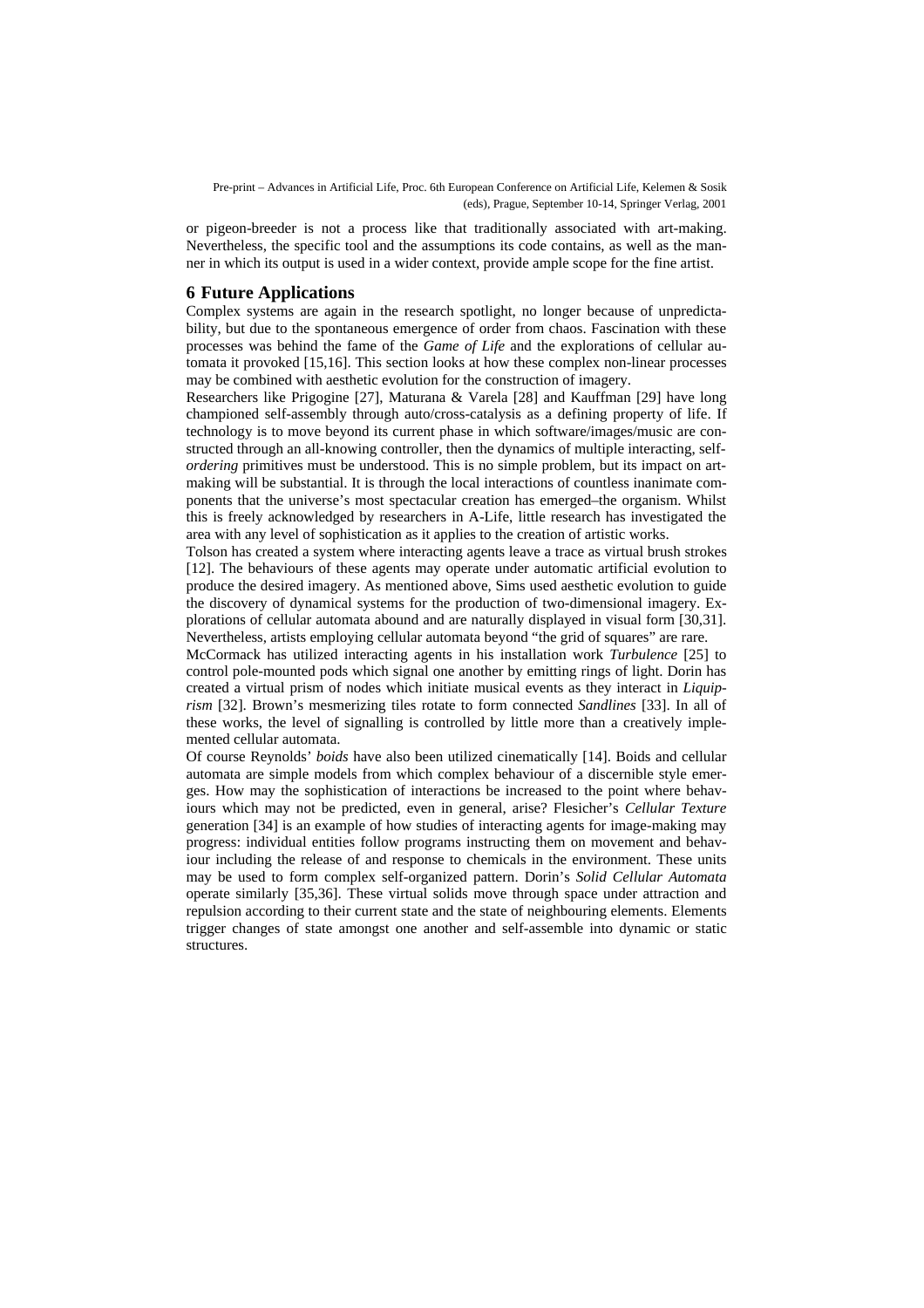In Dorin's and Fleischer's systems, the rules of interaction are laid down by the programmer. This complex task might be surrendered to the computer: the table of floating point parameters which governs the behaviour of Dorin's system could be converted to a Holland-style genotype upon which aesthetic evolution might act; the cell programs of Fleischer might be encoded using Koza's Genetic Programming technique. In either case, the combination of complex dynamical systems and aesthetic evolution seems a promising avenue for further exploration. Unfortunately, the nature of the evolutionary landscape defined by parameters of non-linear systems makes this a difficult task. Attempts such as Sims' to evolve cellular automata rule tables are not as successful as might be hoped for reasons he outlines[6]. Unlike the undulating landscape of "attractive" images, the evolutionary landscape of these systems is not necessarily smooth enough for an evolutionary algorithm to traverse effectively. Instead, the landscapes are characterized by sharp spikes in a bleak plane of parameter combinations producing disorderly behaviour. What is required is an undulating parameter space allowing the search algorithm to find points of local maxima.

For now, it is not clear how this difficulty might be overcome. It is apparent that the physical systems built by natural selection contain a high degree of redundancy, something which may be the key to their evolvability. A system is required in which small genotypic changes produce corresponding small phenotypic variation. Complex dynamical systems are brittle and do not degrade in performance gracefully. Tiny changes within cellular automata rule tables for example, may completely destroy the balance between activity and stasis necessary for complex, orderly dynamic behaviour.

In the case of Sims' virtual creatures, and the work of van de Panne and Fiume [37], huge spaces are scanned automatically for parameters which yield effective locomotion. Such searching is not feasible using a human as sole selector. Ventrella sensibly combines automatic and aesthetic evolution in his software – a somewhat effective means of evolving dynamic systems. Alternatively, an objective means of specifying the "interestingness" of a system is required. Possible criteria include entropy change, the proximity and regularity of elements or behaviour in a model or other related measures of organization.

## **7 Conclusions**

Whilst aesthetic evolution has been applied to the production of various styles of image and model specification, it is yet to make a mark as a control mechanism for the selfassembly/organization of multiple independent elements. The complexity which may arise from carefully orchestrated self-assembly of models and imagery is currently an untapped resource for visual artists.

Aesthetic selection is clearly helpful in the search amongst the possibilities defined by a set of constraints imposed by a particular image-making tool. Once the software has been constructed and a set of images has revealed its form, further rambling through the image space without re-programming is of dubious artistic merit. There is certainly little point in labelling a user of a tool who has no direct or indirect programming input, with the title *artist* due to their lack of control over the image-making process. Yet it is clear that the programmer/software/user combination may produce works as significant as with any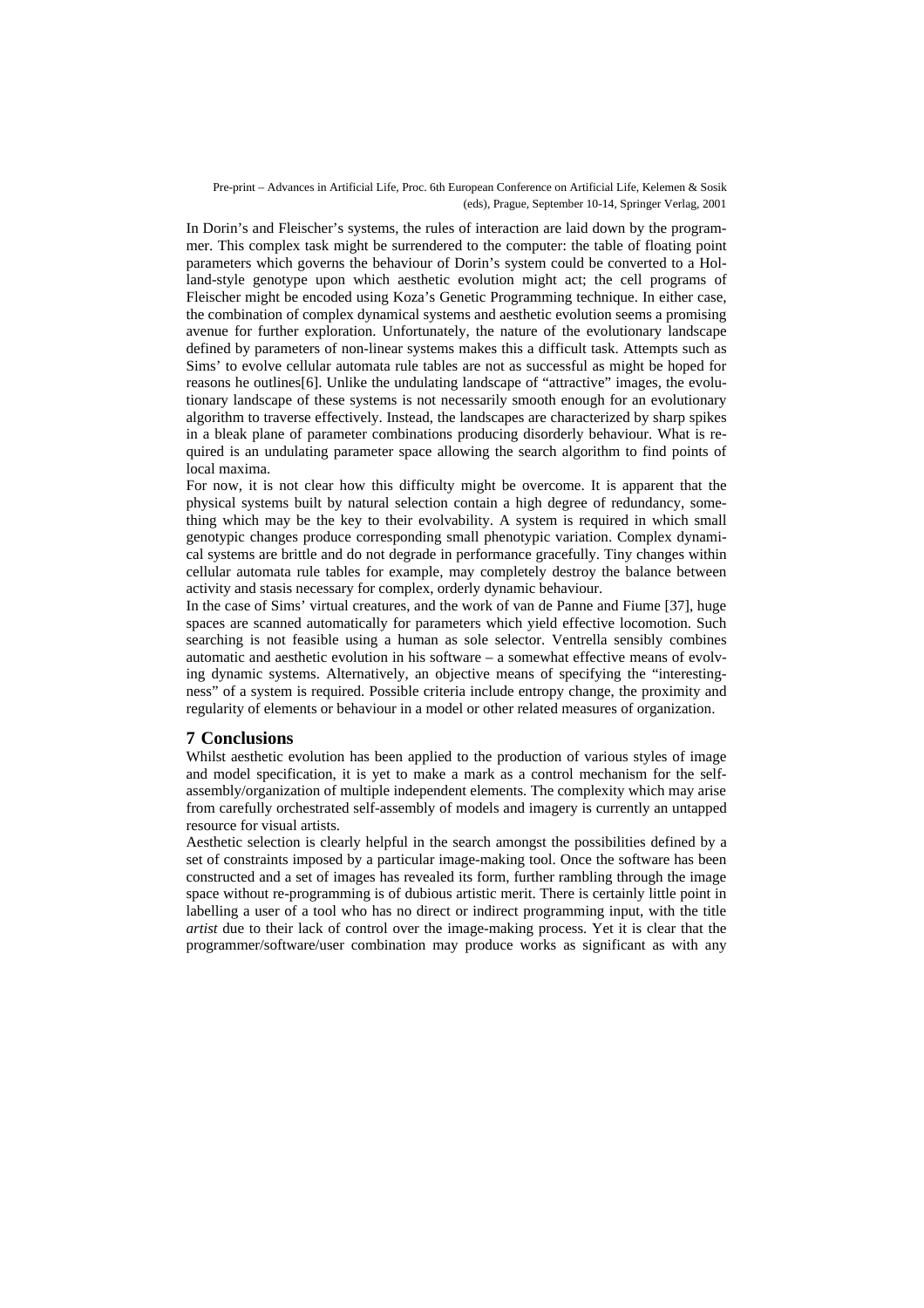other technique. The creative process then lies in the constraints imposed through the software development process on the images which will be produced.

As long as the programmer/user link is strong, aesthetic evolution is a tool with much to recommend it. If this link is severed or weak, the user becomes only a lost soul in the infinite image catacombs. None of the pixel arrays voice the thoughts of the wanderer. Instead, they tirelessly repeat the name of labyrinth.

#### **References**

- 1. Holland, J.H.: Adaption In Natural and Artificial Systems, (reprint MIT Press 1982)
- 2. Dawkins, R.: The Blind Watchmaker, Penguin Books, (reprint 1991)
- 3. Sims, K.: Artificial Evolution for Computer Graphics, SIGGRAPH 91, 25(4), ACM Press, 319- 328, (1991)
- 4. Sims, K.: Interactive Evolution of Equations for Procedural Models, *Visual Computer*, Springer-Verlag, 466-476, (1993)
- 5. Koza, J.R.: Genetic Programming: on the Programming of Computers by Means of Natural Selection, MIT Press, (1992)
- 6. Sims, K.: Interactive Evolution of Dynamical Systems, *Toward a Practice of Autonomous Systems: Proceedings of the First European Conference of Artificial Life*, Varela & Bourgine (eds), MIT Press, 171-178, (1992)
- 7. Sims, K.: Evolving Virtual Creatures, SIGGRAPH 94, ACM Press, July, 15-34, (1994)
- 8. Sims, K.: Evolving 3d Morphology and Behaviour by Competition, *Artificial Life*, 1(4), Langton (ed), MIT Press, 353-372, (1994)
- 9. Todd, S.: Latham, W., Evolutionary Art and Computers, Academic Press, (1992)
- 10. Dorin, A.: A Model of Protozoan Movement for Artificial Life, in *Insight Through Computer Graphics, Proceedings of CGI94: Computer Graphics International 1994*, World Scientific Press, 28-38, (1994)
- 11. Ventrella, J.: Disney Meets Darwin-The Evolution of Funny Animated Figures, in *Proc's of Computer Animation 1995.* Thalmann & Thalmann (eds), IEEE, 35-43, (1995)
- 12. Joblove, G. (chair): The Applications of Evolutionary and Biological Processes to Computer Art and Animation, panel session, SIGGRAPH 93, 389-390, (1993)
- 13. Whitelaw, M.: Breeding Aesthetic Objects: Art and Artificial Evolution, in *Proc's of the AISB'99 Symposium on Creative Evolutionary Systems*, Society for the Study of Artificial Intelligence and Simulation of Behaviour, United Kingdom, 1-7. (1999)
- 14. Reynolds, C.W.: Flocks, Herds and Schools: A Distributed Behavioural Model, SIGGRAPH 87, 21(4), ACM Press, 25-34, (1987)
- 15. Gardner, M.: Mathematical Games: The Fantastic Combinations of John Conway's New Solitaire Game 'Life', *Scientific American*, 223(4), 120-123, (1970)
- 16. Gardner, M.: Mathematical Games: On Cellular Automata, Self-Reproduction, the Garden of Eden and the Game 'Life', *Scientific American*, 224(2), 112-117, (1971)
- 17. Langton, C.G.: Artificial Life, *Artificial Life*, SFI Studies in the Sciences of Complexity, Langton (ed), Addison-Wesley, 1-47, (1989)
- 18. Falk, G. (ed.): H R GIGER Arh+, Benedikt-Taschen-Verlag, (1993)
- 19. Ford, A.: Illegal Harmonies, Music in the 20<sup>th</sup> Century, Hale and Iremonger, (1997)
- 20. Nyman, M.: Experimental Music, Cage and Beyond, 2<sup>nd</sup> edn. Cambridge Univ. Press, (reprint 1999)
- 21. Vasari, G.: The Lives of the Artists, translated by Bull, G., Penguin Books, (reprint 1976)